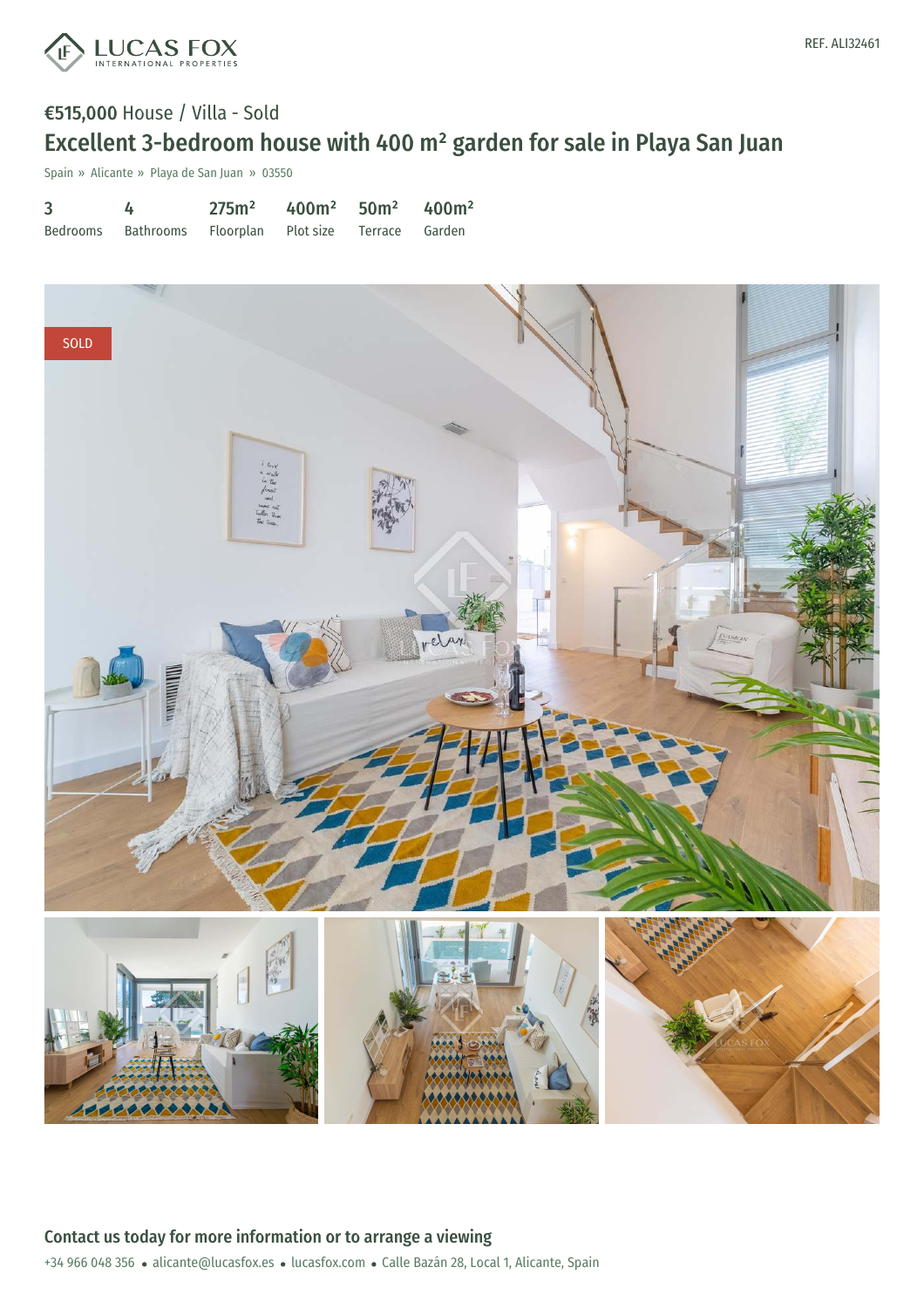

## €515,000 House / Villa - Sold Excellent 3-bedroom house with 400 m² garden for sale in Playa San Juan

Spain » Alicante » Playa de San Juan » 03550

| 3 | 4                                                     | 275m <sup>2</sup> | $400m^2$ 50m <sup>2</sup> 400m <sup>2</sup> |  |
|---|-------------------------------------------------------|-------------------|---------------------------------------------|--|
|   | Bedrooms Bathrooms Floorplan Plot size Terrace Garden |                   |                                             |  |

## OVERVIEW

## Brand new 3-bedroom detached villa with pool, garden and private garage for sale near Muchavista beach.

Spectacular villa with private pool located on a main avenue, a few minutes from the beach and the necessary services.

The house has three floors. The lower ground floor offers a garage for two cars, with a very comfortable and wide ramp. It also houses a spacious lounge or entertainment room that can be used as a leisure area, games room, private cinema or gym.

From the main floor, we access an open living room with direct access to the porch and the pool. Here we also find an open kitchen in white with vintage granite countertops, a laundry area and a guest bathroom. The spacious, totally private terrace measures almost 80 m².

On the upper floor, we find the 3 bedrooms, all with built-in wardrobes and private bathrooms. Between the main bedroom and one of the secondary ones, there is a large sliding door that can be very useful in the case of having children or simply to use as a dressing room.

The house enjoys a southeast orientation and has been built with excellent qualities. It boasts exterior aluminium joinery, parquet floors, secure door, solar panel for hot water and tilt-and-turn aluminium window frames with double glazing. The garage is very spacious, which offers great comfort.

The villa is totally independent and has a lot of outdoor space on the same plot to enjoy the excellent Alicante climate, sunbathe or be with family and friends having a barbecue.

It is located in a quiet area and [close](mailto:alicante@lucasfox.es) to [everything.](https://www.lucasfox.com)



[lucasfox.com/go/ali32461](https://www.lucasfox.com/go/ali32461)

Garden, Swimming pool, Terrace, Natural light, Parking, Air conditioning, Chill out area, Double glazing, Equipped Kitchen, Exterior, Storage room